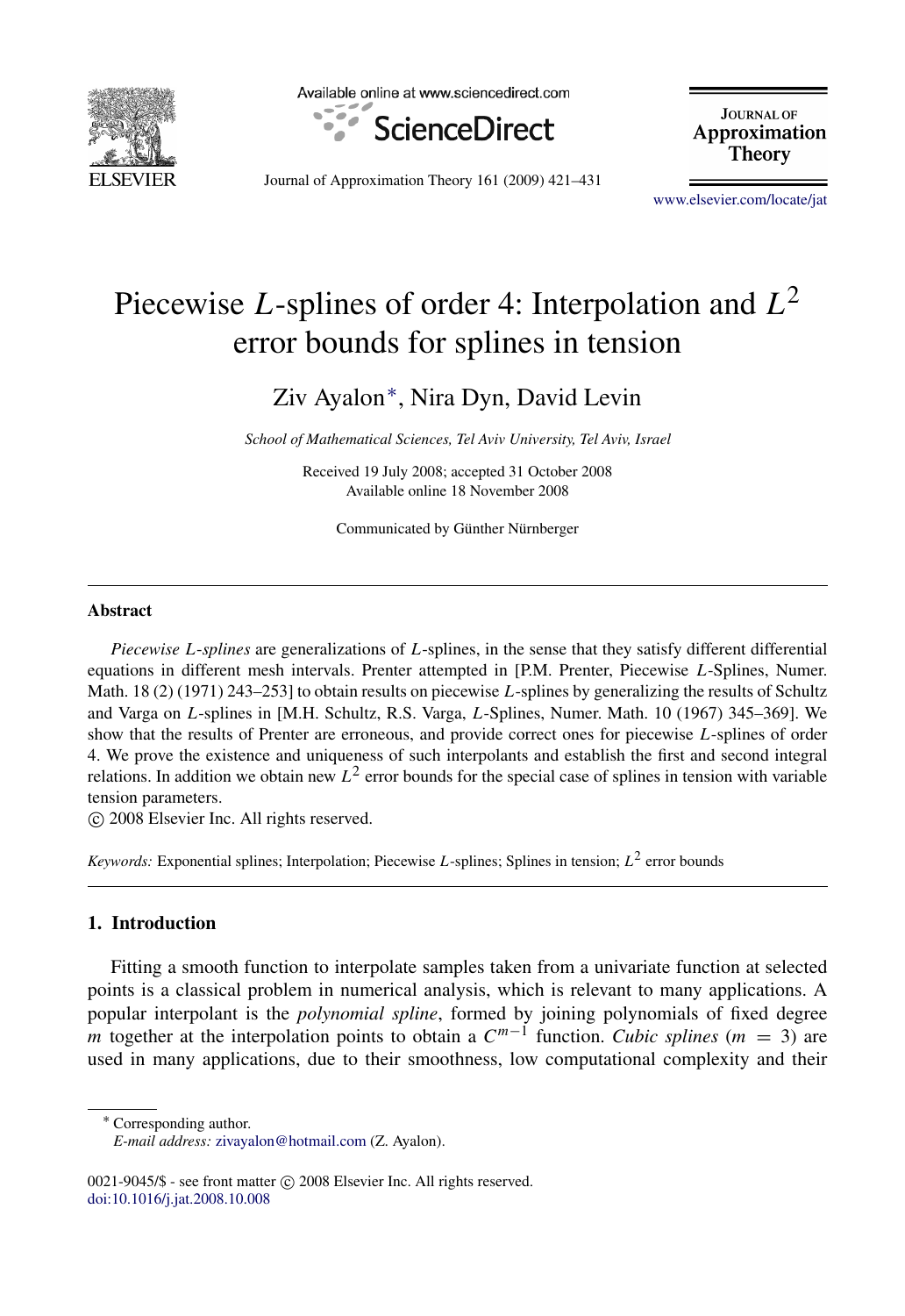energy minimizing property. Experiments show that the interpolatory cubic spline can exhibit undesirable oscillations between the interpolation points. Such artifacts can be eliminated by using the *spline in tension*, a  $C^2$  interpolant, which is a linear combination of the functions  $\{1, x, \sinh \rho x, \cosh \rho x\}$  in each mesh interval [\[2](#page-10-0)[,8](#page-10-1)[,9\]](#page-10-2). Here  $\rho$ , the *tension parameter*, is a nonnegative constant, possibly different in different mesh intervals. Increasing the tension parameter corresponding to a mesh interval tightens the spline in that interval, thus removing unnecessary oscillations there. Specifically, as  $\rho$  grows to infinity the spline in tension converges to the linear interpolant on the corresponding mesh interval, while as  $\rho$  tends to zero, it converges to a cubic polynomial there [\[9\]](#page-10-2). In this sense, splines in tension are generalizations of cubic splines. For sufficiently large tension parameters the spline in tension can mimic any monotonicity and convexity behavior that is present in the interpolated data [\[5\]](#page-10-3). Tension parameter selection algorithms are suggested in [\[2\]](#page-10-0). Splines in tension are powerful interpolants, because their smoothness and approximation orders equal those of cubic splines, while they can be controlled to a much larger extent.

Cubic splines and splines in tension with uniform tension (i.e., with equal tension parameters) are special cases of *L*-splines. A smooth interpolant *s*(*x*) at the points  $\{x_i\}_{i=0}^N$ ,  $x_0 < x_1 < \cdots <$  $x_N$  is called an *L*-*spline* of order 2*n* if it satisfies  $L^*Ls = 0$  in each interval  $[x_{i-1}, x_i]$ , where

<span id="page-1-0"></span>
$$
Lu(x) = \sum_{j=0}^{n} a_j(x) D^{j} u(x)
$$
 (1)

is a differential operator of degree *n* with  $a_j \in C^n[x_0, x_N]$  for each *j* and  $a_n(x) > 0$  on  $[x_0, x_N]$ , and  $L^*$  is its formal adjoint [\[1\]](#page-10-4),

$$
L^*v(x) = \sum_{j=0}^n (-1)^j D^j \{a_j(x)v(x)\}.
$$

Important examples are the polynomial spline of degree 2*n* − 1, corresponding to the differential operator  $L = D<sup>n</sup>$ , and the spline in tension with uniform tension  $\rho$ , which is an *L*-spline of order 4 with  $L = D^2 - \rho D$ . Schultz and Varga obtained in [\[7\]](#page-10-5) existence and uniqueness results for *L*-spline interpolants, as well as error bounds with respect to the  $L^{\infty}$  and the  $\overline{L}^2$  norms.

The family of *L*-splines is limited because it excludes splines satisfying different differential equations in different mesh intervals. For the investigation of such splines the concept of piecewise *L*-splines is required. A smooth interpolant *s*(*x*) at the points  ${x_i}_{i=0}^N, x_0 < x_1 < \cdots <$  $\sum_{i=1}^{n} X_i$  is called a *piecewise L*-*spline* of order 2*n* if it satisfies  $L_i^* L_i s = 0$  in the interval  $[x_{i-1}, x_i]$ ,  $i = 1, 2, \ldots, N$ , where each  $L_i$  is an *n*th order differential operator of the form [\(1\)](#page-1-0) defined on [*xi*−1, *xi*]. The spline in tension with non-uniform tension is an example of a piecewise *L*-spline which is not an *L*-spline. In [\[4\]](#page-10-6) Prenter attempted to treat piecewise *L*-splines by generalizing the results in [\[7\]](#page-10-5), but obtained incorrect results when summing up the formula (derived in [\[1\]](#page-10-4))

$$
\int_{x_{i-1}}^{x_i} \{vL_iu - uL_i^*v\} = P(u(x_i), v(x_i)) - P(u(x_{i-1}), v(x_{i-1})),
$$

where  $P(u, v) = \sum_{j=0}^{n-1} D^{n-j-1}u(x) \sum_{k=0}^{j} (-1)^k D^k \{a_{n-j+k}(x)v(x)\}$ , and ignoring the fact that  $P(u(x_i-), v(x_i-)) ≠ P(u(x_i+), v(x_i+))$  for piecewise *L*-splines. A similar mistake was repeated in [\[3,](#page-10-7) equation (6.7)]. To the best of our knowledge these mistakes have not been detected in the literature.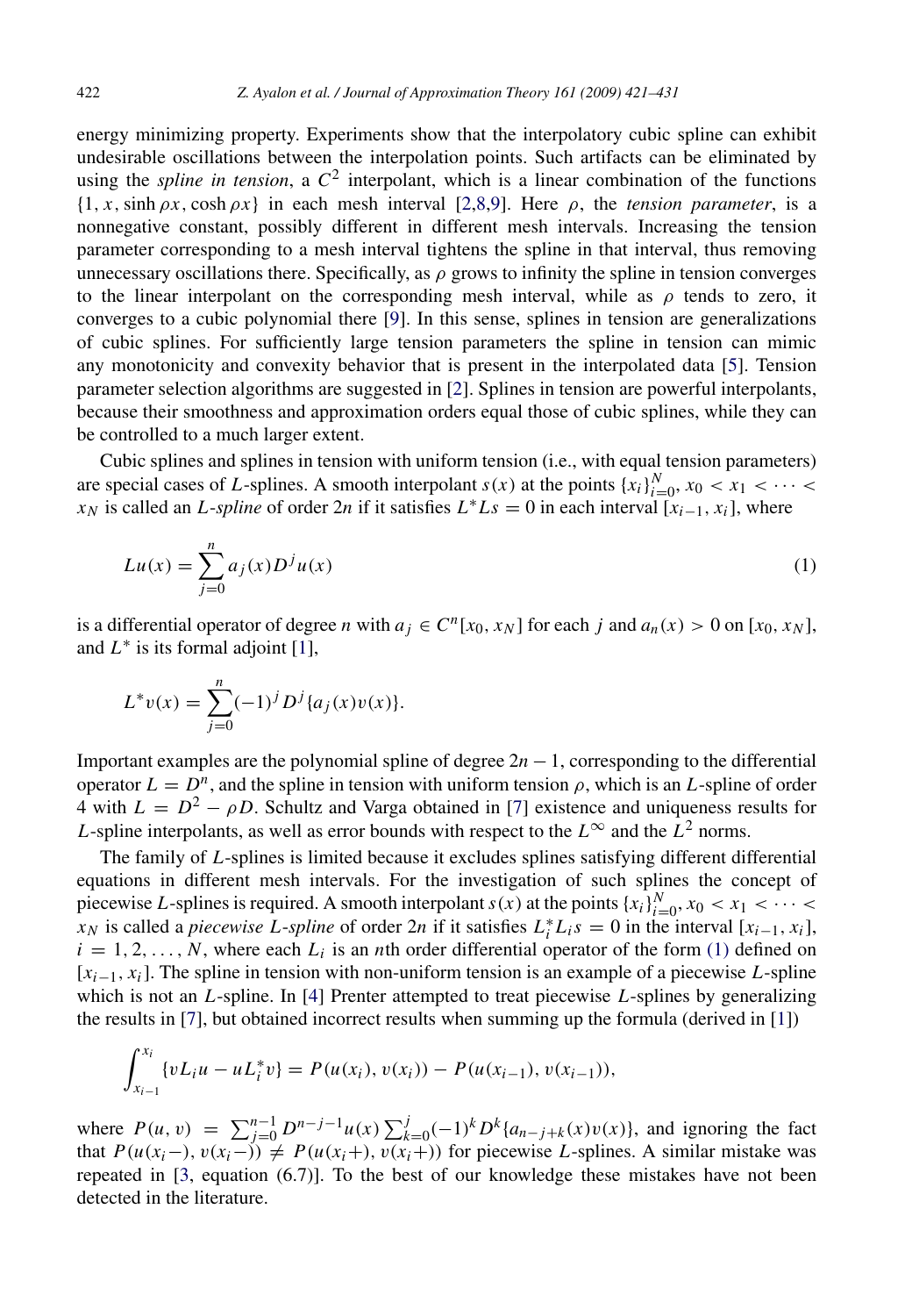In the first part of this paper we correct the erroneous results in [\[4\]](#page-10-6) for a certain family of piecewise *L*-splines of order 4. We prove existence and uniqueness and obtain the first and second integral relations. These results are used in the second part of the paper to obtain *L* 2 error bounds for interpolation using splines in tension. Error bounds for derivatives are also obtained. Although *L* 2 approximation orders are derived in [\[4\]](#page-10-6) for general piecewise *L*-splines, these bounds are not valid, since their proof is based on previous erroneous claims. Thus our *L* 2 error bounds are new for the case of splines in tension with non-uniform tension. We comment that the resulting  $L^2$  approximation orders are identical to the known  $L^\infty$  ones [\[5\]](#page-10-3).

## 2. Preliminaries

For a positive integer *m* let  $K_m[a, b]$  denote the collection of all real-valued functions *f* defined on [*a*, *b*] such that  $f \in C^{m-1}[a, b]$ , and such that  $D^{m-1}f \equiv f^{(m-1)}$  is absolutely continuous on [*a*, *b*], with  $D^m f \in L^2[a, b]$ . For a positive integer *N* let  $\Delta : a = x_0 < x_1 <$  $\cdots < x_N = b$  be a partition of [*a*, *b*] with knots  $\{x_i\}_{i=0}^N$ . For each  $i = 1, 2, \ldots, N$  let  $L_i$  be a normal differential operator (i.e.  $L_i^* L_i = L_i L_i^*$ ) defined on  $K_2[x_{i-1}, x_i]$  by

$$
L_i u(x) = a_{i2}(x)u''(x) + a_{i1}(x)u'(x) + a_{i0}(x)u(x),
$$

where *a*<sub>*i*0</sub>, *a*<sub>*i*1</sub>, *a*<sub>*i*2</sub> ∈ *C*<sup>2</sup>[ $x$ <sub>*i*−1</sub>,  $x$ <sub>*i*</sub>] and *a*<sub>*i*2</sub>( $x$ ) > 0 on [ $x$ <sub>*i*−1</sub>,  $x$ <sub>*i*</sub>]. Suppose further that

<span id="page-2-2"></span>
$$
a_{i2}(x_i) = a_{i+1,2}(x_i)
$$
 and  $a'_{i2}(x_i) = a'_{i+1,2}(x_i)$ ,  $i = 1, 2, ..., N - 1$ . (2)

We denote such a set by  $\mathscr{L}(\Delta) = \{L_1, L_2, \ldots, L_N\}$ . Associated with each  $L_i$  is its formal adjoint

<span id="page-2-1"></span>
$$
L_i^* v(x) = (a_{i2}(x)v(x))'' - (a_{i1}(x)v(x))' + a_{i0}(x)v(x).
$$
\n(3)

Integration by parts gives the following relation (Green's formula) for any  $u, v \in K_2[x_{i-1}, x_i]$ :

$$
\int_{x_{i-1}}^{x_i} v(x) L_i u(x) dx - \int_{x_{i-1}}^{x_i} u(x) L_i^* v(x) dx = P(u(x_i), v(x_i)) - P(u(x_{i-1}), v(x_{i-1})),
$$

where

$$
P(u(x), v(x)) = \sum_{j=0}^{1} D^{1-j} u(x) \sum_{k=0}^{j} (-1)^{k} D^{k} \{a_{i,2-j+k}(x)v(x)\}
$$

is the *bilinear concomitant* (see [\[1\]](#page-10-4), page 124). This formula can be simplified to

<span id="page-2-0"></span>
$$
\int_{x_{i-1}}^{x_i} v(x) L_i u(x) dx - \int_{x_{i-1}}^{x_i} u(x) L_i^* v(x) dx
$$
  
=  $\{a_{i2}(x)u'(x)v(x) + u(x)(a_{i1}(x)v(x) - (a_{i2}(x)v(x))')\} |_{x_{i-1}}^{x_i}.$  (4)

Definition 1. A real-valued function *s* defined on [*a*, *b*] is called a piecewise *L*-spline of order 4 for  $\mathcal{L}(\Delta)$  if  $s \in C^2[a, b]$  and for each  $i = 1, 2, ..., Ns$  satisfies  $s \in K_4[x_{i-1}, x_i], L_i^*L_i s = 0$ almost everywhere on  $[x_{i-1}, x_i]$ .

For a fixed  $\mathcal{L}(\Delta)$  the class of all piecewise *L*-splines is denoted by  $SP(\Delta, \mathcal{L})$ . In this paper we investigate functions  $s \in SP(\Delta, \mathcal{L})$  satisfying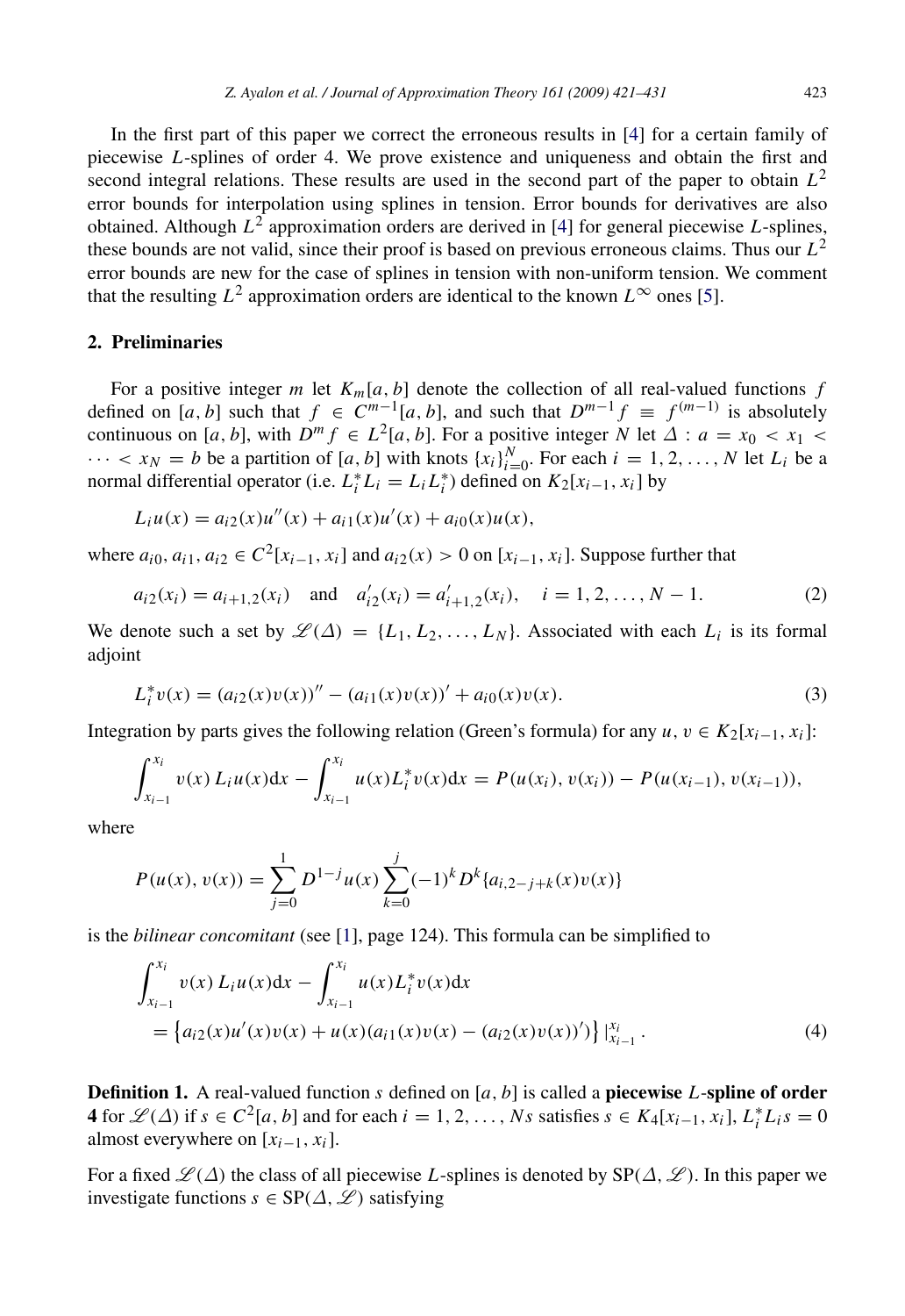$$
s(xi) = f(xi), i = 0, 1, ..., N,s'(a) = f'(a) \text{ and } s'(b) = f'(b),
$$
\n(5)

for  $f \in C^1[a, b]$ , termed hereafter *interpolants to*  $f$ .

#### 3. Existence and uniqueness

The following existence and uniqueness result shows that the set  $SP(\Delta, \mathscr{L})$  is appropriate for interpolation. In [\[4\]](#page-10-6) Prenter states a similar theorem for piecewise *L*-splines of arbitrary order but gives an erroneous proof.

**Theorem 2.** *For*  $f \in C^1[a, b]$ *, there exists a unique*  $s \in SP(\Delta, \mathcal{L})$  *interpolating*  $f$ *.* 

**Proof.** For each  $i = 1, 2, ..., N$ ,  $L_i^* L_i s = 0$  almost everywhere on  $[x_{i-1}, x_i]$ . Therefore on [*xi*−1, *xi*]

$$
s(x) = C_{i1}v_{i1}(x) + C_{i2}v_{i2}(x) + C_{i3}v_{i3}(x) + C_{i4}v_{i4}(x),
$$

where  $v_{i1}$ ,  $v_{i2}$ ,  $v_{i3}$ ,  $v_{i4} \in K_4[x_{i-1}, x_i]$  are linearly independent functions spanning the null space of  $L_i^* L_i$ . Thus finding *s* is equivalent to solving for the 4*N* unknowns  $\{C_{ij}\}$ . The requirement that  $s \in C^2[a, b]$  yields 3(*N* − 1) equations and the interpolation conditions yield *N* + 3 equations. We therefore have a total of 4*N* equations in 4*N* unknowns. Thus it is sufficient to show that there exists a unique piecewise *L*-spline in  $SP(\Delta, \mathscr{L})$  which interpolates the zero function.

Clearly the zero spline from SP( $\Delta$ ,  $\mathscr{L}$ ) interpolates the zero function. Assume, to the contrary, the existence of another such spline, denoted by *s*. We claim that

<span id="page-3-0"></span>
$$
\sum_{i=1}^{N} \int_{x_{i-1}}^{x_i} \left[ (L_i s)^2 + (L_i^* s)^2 \right] = 0.
$$
 (6)

Indeed, with  $v = L_i s$  and  $u = s$  in [\(4\)](#page-2-0) we have

$$
\int_{x_{i-1}}^{x_i} (L_i s)^2 = \int_{x_{i-1}}^{x_i} s L_i^* L_i s + \{a_{i2} s' L_i s + s (a_{i1} L_i s - (a_{i2} L_i s)')\}|_{x_{i-1}}^{x_i}
$$
  
=  $a_{i2} s' L_i s |_{x_{i-1}}^{x_i}$ ,

where the last equality follows since  $s \in SP(\Delta, \mathcal{L})$  and  $s(x_{i-1}) = s(x_i) = 0$ . Similarly we get from [\(4\)](#page-2-0) and from the normality of  $L_i$ ,

$$
\int_{x_{i-1}}^{x_i} (L_i^* s)^2 = \int_{x_{i-1}}^{x_i} s L_i L_i^* s - \{a_{i2} (L_i^* s)' s + (L_i^* s) (a_{i1} s - (a_{i2} s)')\} \|_{x_{i-1}}^{x_i}
$$
  
=  $(a_{i2} s)' L_i^* s \|_{x_{i-1}}^{x_i} = a_{i2} s' L_i^* s \|_{x_{i-1}}^{x_i}.$ 

Therefore

$$
\sum_{i=1}^N \int_{x_{i-1}}^{x_i} \left[ (L_i s)^2 + (L_i^* s)^2 \right] = \sum_{i=1}^N a_{i2} s' (L_i s + L_i^* s) \Big|_{x_{i-1}}^{x_i}.
$$

By [\(3\)](#page-2-1) and the fact that  $s(x_{i-1}) = s(x_i) = 0$ ,

$$
(L_i s + L_i^* s) |_{x_{i-1}}^{x_i} = (a_{i2} s'' + a_{i1} s' + 2a'_{i2} s' + a_{i2} s'' - a_{i1} s') |_{x_{i-1}}^{x_i} = 2(a'_{i2} s' + a_{i2} s'') |_{x_{i-1}}^{x_i}
$$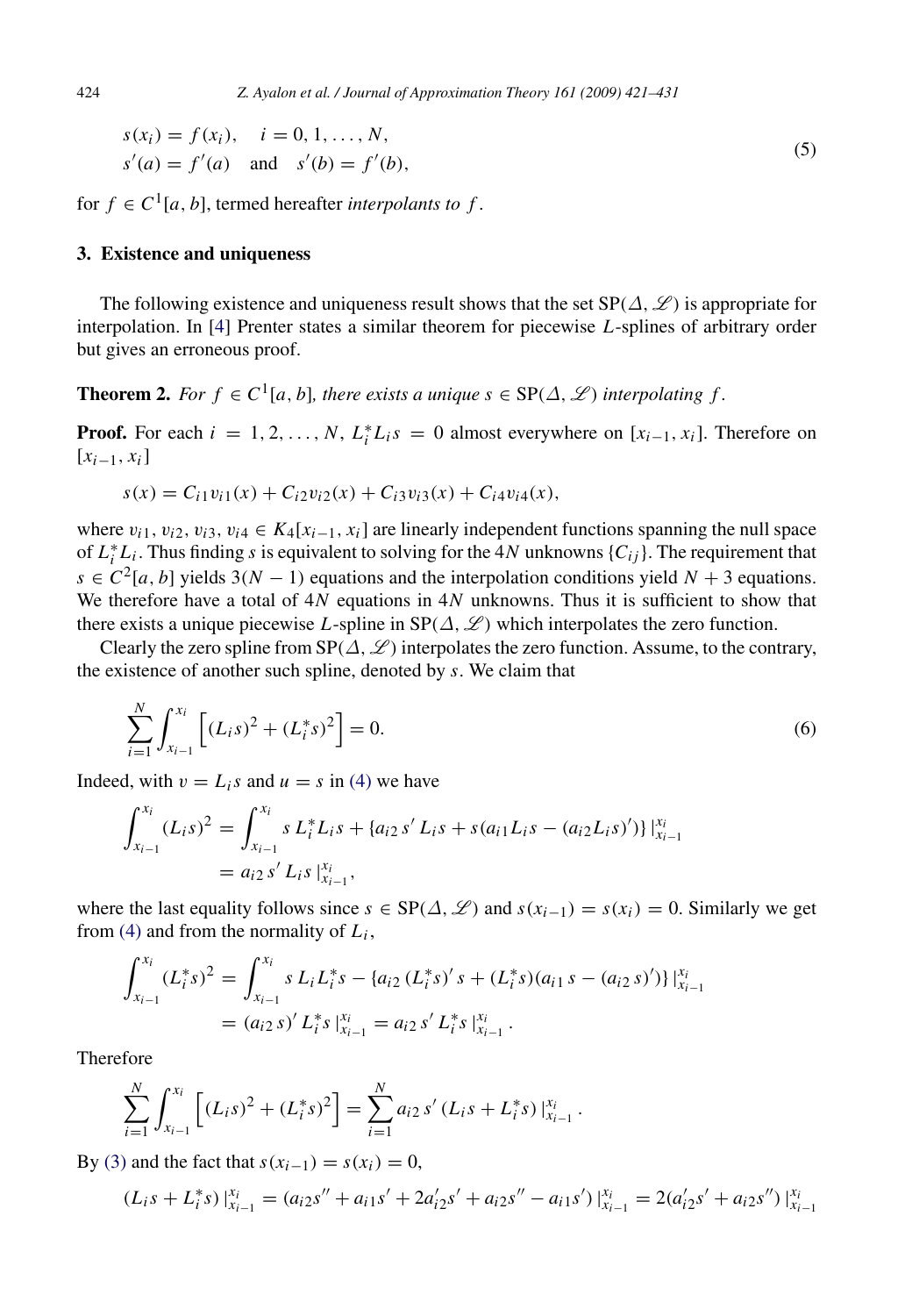and we obtain

<span id="page-4-0"></span>
$$
\sum_{i=1}^{N} \int_{x_{i-1}}^{x_i} \left[ (L_i s)^2 + (L_i^* s)^2 \right] = \sum_{i=1}^{N} 2a_{i2} s' \left( a'_{i2} s' + a_{i2} s'' \right) \Big|_{x_{i-1}}^{x_i} . \tag{7}
$$

By the continuity requirements [\(2\)](#page-2-2) and the fact that  $s \in C^2[a, b]$  and  $s'(a) = s'(b) = 0$  we conclude that the sum on the right-hand side of [\(7\)](#page-4-0) is zero, so [\(6\)](#page-3-0) is proved. Therefore

$$
\int_{x_{i-1}}^{x_i} (L_i s)^2 = 0
$$

and  $L_i s = 0$  on  $[x_{i-1}, x_i]$  for  $i = 1, 2, ..., N$ . It follows that for each  $i = 1, 2, ..., N$ ,

$$
s(x) = d_{i1}u_{i1}(x) + d_{i2}u_{i2}(x)
$$

on  $[x_{i-1}, x_i]$ , where  $u_{i1}$  and  $u_{i2}$  are linearly independent functions in  $K_2[x_{i-1}, x_i]$  spanning the null space of *L<sup>i</sup>* . Starting with

$$
s(x) = d_{11}u_{11}(x) + d_{12}u_{12}(x)
$$

on  $[x_0, x_1]$ , and using  $s(x_0) = s'(x_0) = 0$ , we conclude that  $s \equiv 0$  on  $[x_0, x_1]$ . The continuity requirements imply that  $s(x_1+) = s'(x_1+) = 0$ , so similarly  $s \equiv 0$  on [ $x_1, x_2$ ]. Continuing this argument across the knots we find that  $s \equiv 0$  on [*a*, *b*], contrary to our assumption. Thus  $s \equiv 0$ is the only spline in  $\text{SP}(\Delta, \mathscr{L})$  interpolating the zero function. This completes the proof of the theorem.  $\Box$ 

**Remark 1.** The proof in [\[4\]](#page-10-6) is similar, but based on the identity  $\sum_{i=1}^{N} \int_{x_{i-1}}^{x_i} (L_i s)^2 = 0$  instead of [\(6\).](#page-3-0) The derivation of the above equality in [\[4\]](#page-10-6) is erroneous.

#### 4. Integral relations

The first and the second integral relations are important identities in the theory of splines. For *L*-splines these relations are derived in [\[7\]](#page-10-5). For piecewise *L*-splines erroneous formulas are given in [\[4\]](#page-10-6). Here we present the correct first and second integral relations for piecewise *L*-splines from  $SP(\Delta, \mathscr{L}).$ 

**Theorem 3.** For  $f \in K_2[a, b]$  and  $s \in \text{SP}(\Delta, \mathcal{L})$  interpolating f, let  $e = f - s$ . Then the *following first integral relation holds:*

<span id="page-4-1"></span>
$$
\sum_{i=1}^{N} \int_{x_{i-1}}^{x_i} (L_i f)^2 = \sum_{i=1}^{N} \int_{x_{i-1}}^{x_i} (L_i e)^2 + \sum_{i=1}^{N} \int_{x_{i-1}}^{x_i} (L_i s)^2 + 2 \sum_{i=1}^{N-1} a_{i2}(x_i) e'(x_i) (L_i - L_{i+1}) s(x_i).
$$
\n(8)

**Proof.** For each  $i = 1, 2, ..., N$ ,  $L_i f = L_i e + L_i s$ , so

$$
\int_{x_{i-1}}^{x_i} (L_i f)^2 = \int_{x_{i-1}}^{x_i} (L_i e)^2 + 2 \int_{x_{i-1}}^{x_i} L_i s L_i e + \int_{x_{i-1}}^{x_i} (L_i s)^2.
$$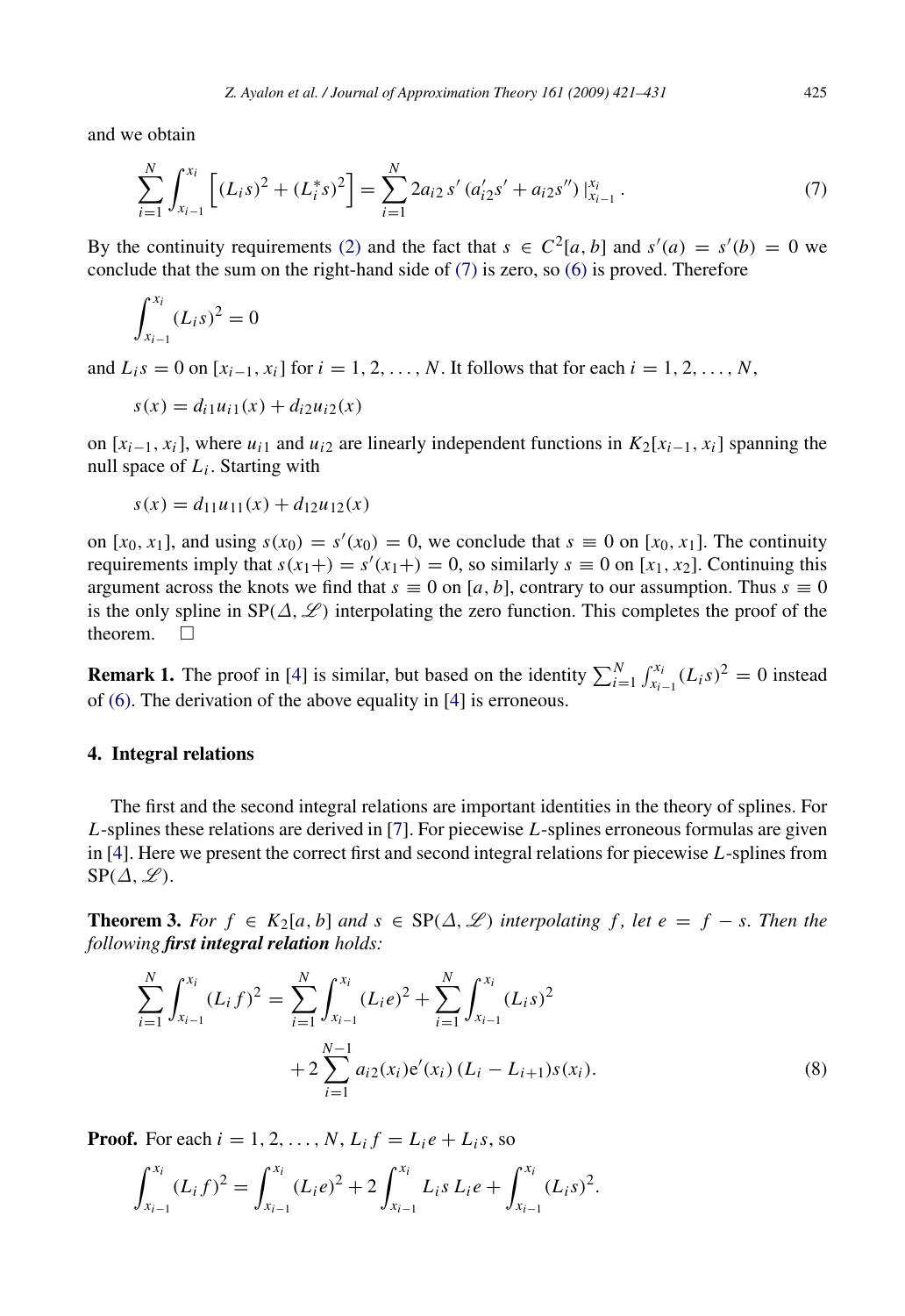With  $v = L_i s$  and  $u = e$  in [\(4\)](#page-2-0) we have

$$
\int_{x_{i-1}}^{x_i} L_i s \, L_i e = \int_{x_{i-1}}^{x_i} e \, L_i^* L_i s + \left\{ a_{i2} e' \, L_i s + e(a_{i1} \, L_i s - (a_{i2} \, L_i s)') \right\} \Big|_{x_{i-1}}^{x_i}
$$
\n
$$
= a_{i2} e' L_i s \Big|_{x_{i-1}}^{x_i},
$$

where the last equality follows since  $s \in SP(\Delta, \mathscr{L})$  and  $e(x_{i-1}) = e(x_i) = 0$ . By [\(2\)](#page-2-2) and the fact that  $e'(a) = e'(b) = 0$  we obtain

<span id="page-5-0"></span>
$$
\sum_{i=1}^{N} \int_{x_{i-1}}^{x_i} L_i s L_i e = \sum_{i=1}^{N-1} a_{i2}(x_i) e'(x_i) (L_i - L_{i+1}) s(x_i)
$$
\n(9)

and the proof is complete.  $\Box$ 

**Remark 2.** In the proof of the first integral relation in [\[4\]](#page-10-6) and in [\[3,](#page-10-7) equation  $(6.7)$ ], it is claimed that the sum in [\(9\)](#page-5-0) vanishes. This is incorrect, as is demonstrated by the following example. Consider the function  $f(x) = x^2$  on the interval [−1, 1], the partition  $\Delta : -1 < 0 < 1$  and  $L_1 = D^2 + 5D$ ,  $L_2 = D^2 + D$ . In this case the sum [\(9\)](#page-5-0) has one term only which equals  $-4s'(0)^2$ . It is easy to verify that for this special case  $s'(0) \neq 0$ .

For smoother functions another integral relation holds.

**Theorem 4.** For  $f \in K_4[a, b]$  and  $s \in \text{SP}(\Delta, \mathcal{L})$  interpolating f, let  $e = f - s$ . Then the *following second integral relation holds:*

<span id="page-5-1"></span>
$$
\sum_{i=1}^{N} \int_{x_{i-1}}^{x_i} (L_i e)^2 = \sum_{i=1}^{N} \int_{x_{i-1}}^{x_i} e L_i^* L_i f + \sum_{i=1}^{N-1} a_{i2}(x_i) e'(x_i) (L_i - L_{i+1}) e(x_i).
$$
 (10)

**Proof.** With  $v = L_i e$  and  $u = e$  in [\(4\)](#page-2-0) we have for  $i = 1, 2, ..., N$ 

$$
\int_{x_{i-1}}^{x_i} (L_i e)^2 = \int_{x_{i-1}}^{x_i} e L_i^* L_i e + \{a_{i2} e' L_i e + e(a_{i1} L_i e - (a_{i2} L_i e)')\} \Big|_{x_{i-1}}^{x_i}
$$
  
= 
$$
\int_{x_{i-1}}^{x_i} e L_i^* L_i f + a_{i2} e' L_i e \Big|_{x_{i-1}}^{x_i},
$$

where the last equality follows since  $s \in SP(\Delta, \mathscr{L})$  and  $e(x_{i-1}) = e(x_i) = 0$ . By [\(2\)](#page-2-2) and the fact that  $e'(a) = e'(b) = 0$  we obtain

$$
\sum_{i=1}^{N} \int_{x_{i-1}}^{x_i} (L_i e)^2 = \sum_{i=1}^{N} \int_{x_{i-1}}^{x_i} e L_i^* L_i f + \sum_{i=1}^{N-1} a_{i2}(x_i) e'(x_i) (L_i - L_{i+1}) e(x_i)
$$

and the proof is complete.  $\square$ 

# 5. *L* 2 error bounds for splines in tension

In this section we investigate the special class of piecewise *L*-splines called *splines in tension*.

**Definition 5.** Given a partition  $\Delta$  of the interval [ $a$ ,  $b$ ] and a sequence of nonnegative parameters  $\{\rho_i\}_{i=1}^N$ , a real-valued function *s* defined on [*a*, *b*] is called a **spline in tension** if  $s \in C^2[a, b]$ and  $s^{(4)} - \rho_i^2 s'' = 0$  on  $[x_{i-1}, x_i]$  for each  $i = 1, 2, ..., N$ .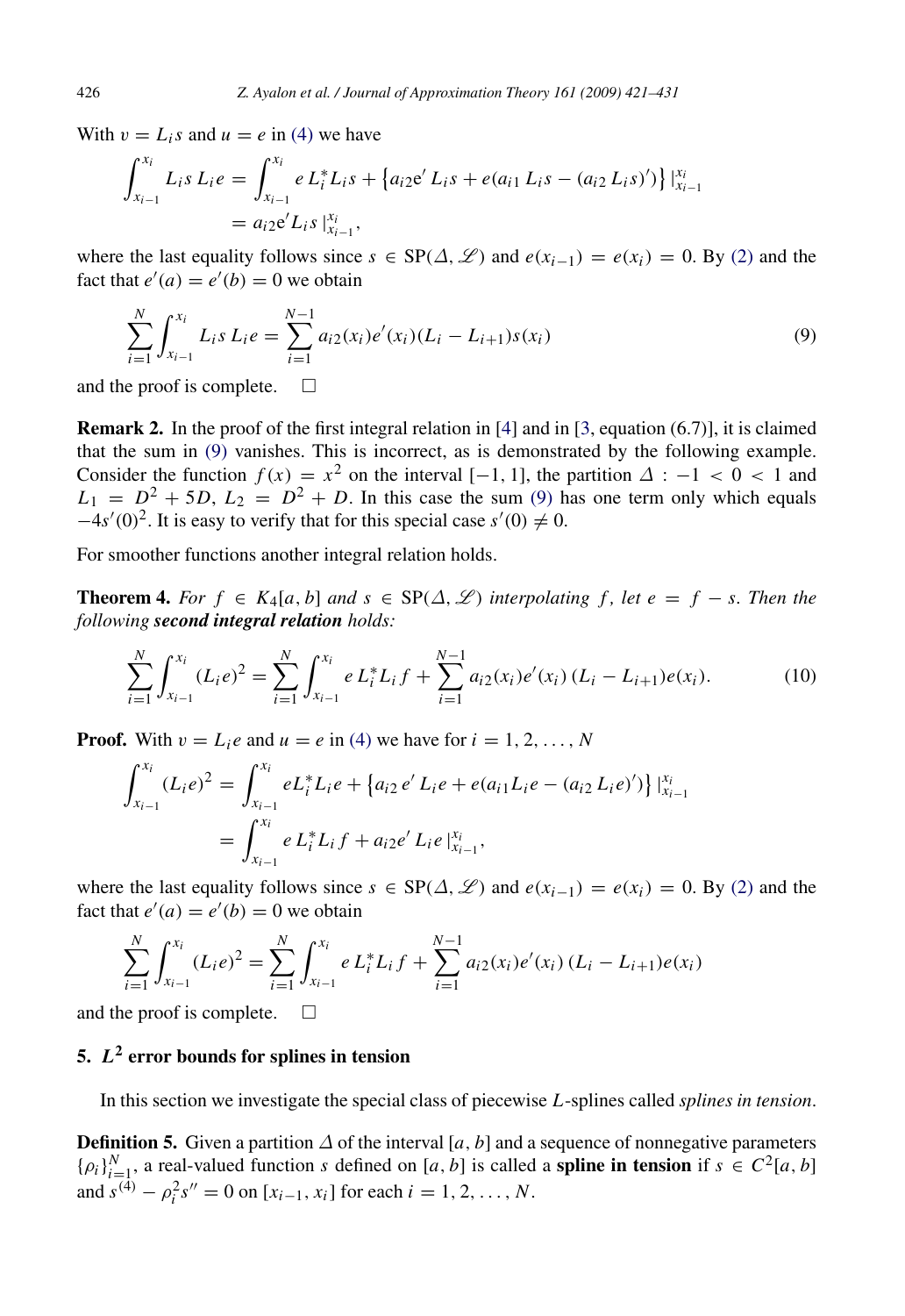Since  $s^{(4)} - \rho_i^2 s'' = (D^2 - \rho_i D)(D^2 + \rho_i D)s$ , *s* can be interpreted as a piecewise *L*-spline from  $SP(\Delta, \mathcal{L})$ , where

<span id="page-6-0"></span>
$$
L_i = D^2 + \rho_i D, \quad i = 1, 2, ..., N. \tag{11}
$$

In what follows all operators  $L_i$  are of the form [\(11\).](#page-6-0) For fixed  $\Delta$  and  $\rho = {\rho_i}_{i=1}^N$ , the class of all splines in tension is denoted by  $ST(\Delta, \rho)$ . Given  $f \in C^1[a, b]$ , a spline in tension *s* is an *interpolant to f* provided that

$$
s(x_i) = f(x_i), \quad i = 0, 1, ..., N,
$$
  
\n $s'(a) = f'(a) \quad \text{and} \quad s'(b) = f'(b).$ 

We start by establishing a few preliminary results.

**Lemma 6.** *If*  $f \text{ ∈ } K_1[a, b]$  *and*  $f(a) = f(b) = 0$ *, then* 

<span id="page-6-1"></span>
$$
\int_{a}^{b} f^{2} \le \frac{(b-a)^{2}}{\pi^{2}} \int_{a}^{b} (f')^{2}.
$$

Proof. This inequality is called the Rayleigh–Ritz inequality. It is proved in [\[6,](#page-10-8) page 5] for  $f \in C^1[a, b]$ , but the same arguments apply also to  $f \in K_1[a, b]$ .  $\square$ 

**Lemma 7.** *For*  $f \in K_1[a, b]$  *and*  $s \in ST(\Delta, \rho)$  *interpolating*  $f$ *, let*  $e = f - s$ *. Then* 

<span id="page-6-4"></span>
$$
\int_a^b e^2 \leq \frac{\bar{\Delta}^2}{\pi^2} \int_a^b (e')^2,
$$

*where*  $\bar{\Delta} = \max_{1 \le i \le N} (x_i - x_{i-1}).$ 

**Proof.** Note that  $e(x_i) = 0$  for  $i = 0, 1, ..., N$ . Applying [Lemma 6](#page-6-1) to *e* yields

$$
\int_{x_{i-1}}^{x_i} e^2 \le \frac{(x_i - x_{i-1})^2}{\pi^2} \int_{x_{i-1}}^{x_i} (e')^2 \le \frac{\bar{\Delta}^2}{\pi^2} \int_{x_{i-1}}^{x_i} (e')^2
$$

for  $i = 1, 2, \ldots, N$ . Summing these inequalities with respect to *i* from 1 to *N* completes the proof.  $\square$ 

**Lemma 8.** *For*  $f \in K_2[a, b]$  *and*  $s \in ST(\Delta, \rho)$  *interpolating*  $f$ *, let*  $e = f - s$ *. Then* 

<span id="page-6-2"></span>
$$
\sum_{i=1}^{N} \int_{x_{i-1}}^{x_i} \left[ (L_i e)^2 - 2\rho_i e' e'' \right] \le \frac{1}{2} \sum_{i=1}^{N} \int_{x_{i-1}}^{x_i} \left[ (L_i f)^2 + (L_i^* f)^2 \right]. \tag{12}
$$

*Moreover, for*  $f \in K_4[a, b]$ *,* 

<span id="page-6-3"></span>
$$
\sum_{i=1}^{N} \int_{x_{i-1}}^{x_i} \left[ (L_i e)^2 - 2\rho_i e' e'' \right] = \sum_{i=1}^{N} \int_{x_{i-1}}^{x_i} e L_i^* L_i f. \tag{13}
$$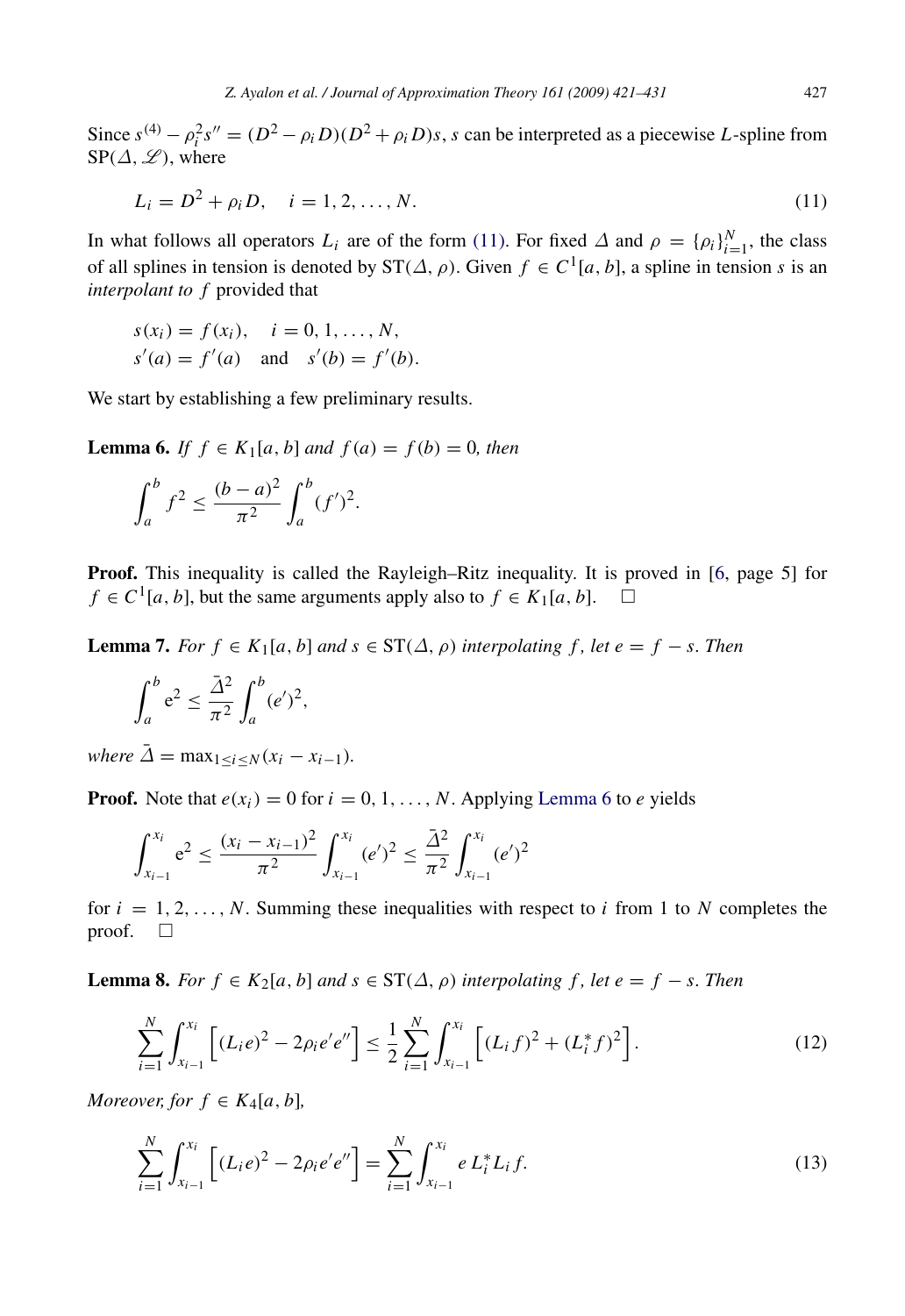Proof. First we prove [\(12\).](#page-6-2) By the first integral relation [\(8\),](#page-4-1)

<span id="page-7-0"></span>
$$
\sum_{i=1}^{N} \int_{x_{i-1}}^{x_i} \left[ (L_i e)^2 - 2\rho_i e' e'' \right] \le \sum_{i=1}^{N} \int_{x_{i-1}}^{x_i} \left[ (L_i f)^2 - 2\rho_i e' e'' \right]
$$

$$
-2 \sum_{i=1}^{N-1} e'(x_i) (\rho_i - \rho_{i+1}) s'(x_i). \tag{14}
$$

Denote  $\tilde{\mathscr{L}}(\Delta) = \{L_1^*, L_2^*, \ldots, L_N^*\}$  and let  $\tilde{s}$  be the piecewise *L*-spline from SP( $\Delta, \tilde{\mathscr{L}}$ ) interpolating *f*. Since  $L_i^* L_i = L_i L_i^* = (L_i^*)^* L_i^*$  for each *i*,  $s \equiv \tilde{s}$  and we may apply the first integral relation to  $\tilde{s}$  and to  $\tilde{\mathscr{L}}(\Delta)$  to obtain

<span id="page-7-1"></span>
$$
\sum_{i=1}^{N} \int_{x_{i-1}}^{x_i} \left[ (L_i^* e)^2 + 2\rho_i e' e'' \right] \le \sum_{i=1}^{N} \int_{x_{i-1}}^{x_i} \left[ (L_i^* f)^2 + 2\rho_i e' e'' \right]
$$

$$
-2 \sum_{i=1}^{N-1} e'(x_i) (-\rho_i + \rho_{i+1}) s'(x_i). \tag{15}
$$

Because  $(L_i e)^2 - 2\rho_i e' e'' = (e'')^2 + \rho_i^2 (e')^2$  and  $(L_i^* e)^2 + 2\rho_i e' e'' = (e'')^2 + \rho_i^2 (e')^2$ , the left-hand sides of [\(14\)](#page-7-0) and [\(15\)](#page-7-1) are equal. Taking the average of [\(14\)](#page-7-0) and [\(15\)](#page-7-1) proves [\(12\).](#page-6-2)

To prove [\(13\),](#page-6-3) we apply the second integral relation [\(10\)](#page-5-1) to *s*,

<span id="page-7-3"></span>
$$
\sum_{i=1}^{N} \int_{x_{i-1}}^{x_i} (L_i e)^2 = \sum_{i=1}^{N} \int_{x_{i-1}}^{x_i} e L_i^* L_i f + \sum_{i=1}^{N-1} e'(x_i)^2 (\rho_i - \rho_{i+1}). \tag{16}
$$

But

<span id="page-7-2"></span>
$$
\sum_{i=1}^{N} \int_{x_{i-1}}^{x_i} 2\rho_i e' e'' = \sum_{i=1}^{N} \rho_i \int_{x_{i-1}}^{x_i} \left( (e')^2 \right)'
$$
  
= 
$$
\sum_{i=1}^{N} \rho_i (e')^2 \Big|_{x_{i-1}}^{x_i} = \sum_{i=1}^{N-1} e'(x_i)^2 (\rho_i - \rho_{i+1}).
$$
 (17)

Subtracting [\(17\)](#page-7-2) from [\(16\)](#page-7-3) proves [\(13\).](#page-6-3)  $\Box$ 

We now derive  $L^2$  error bounds for interpolation with splines in tension. The  $L^2$  norm of a real-valued function  $f$  such that  $f^2$  is Lebesgue integrable on [ $a$ ,  $b$ ] is

$$
||f||_2 = \left(\int_a^b f^2(x) dx\right)^{1/2}.
$$

We derive two types of error bounds, one for functions in  $K_2[a, b]$  and one for smoother functions in  $K_4[a, b]$ .

**Theorem 9.** *For*  $f \in K_2[a, b]$  *and*  $s \in ST(\Delta, \rho)$  *interpolating*  $f$ *,* 

<span id="page-7-5"></span><span id="page-7-4"></span>
$$
||f - s||_2 \le \frac{2\bar{\Delta}^2}{\pi\sqrt{\pi^2 + 4\rho^2 \bar{\Delta}^2}} \left(\frac{1}{2} \sum_{i=1}^N \int_{x_{i-1}}^{x_i} \left[ (L_i f)^2 + (L_i^* f)^2 \right] \right)^{1/2},
$$
\n(18)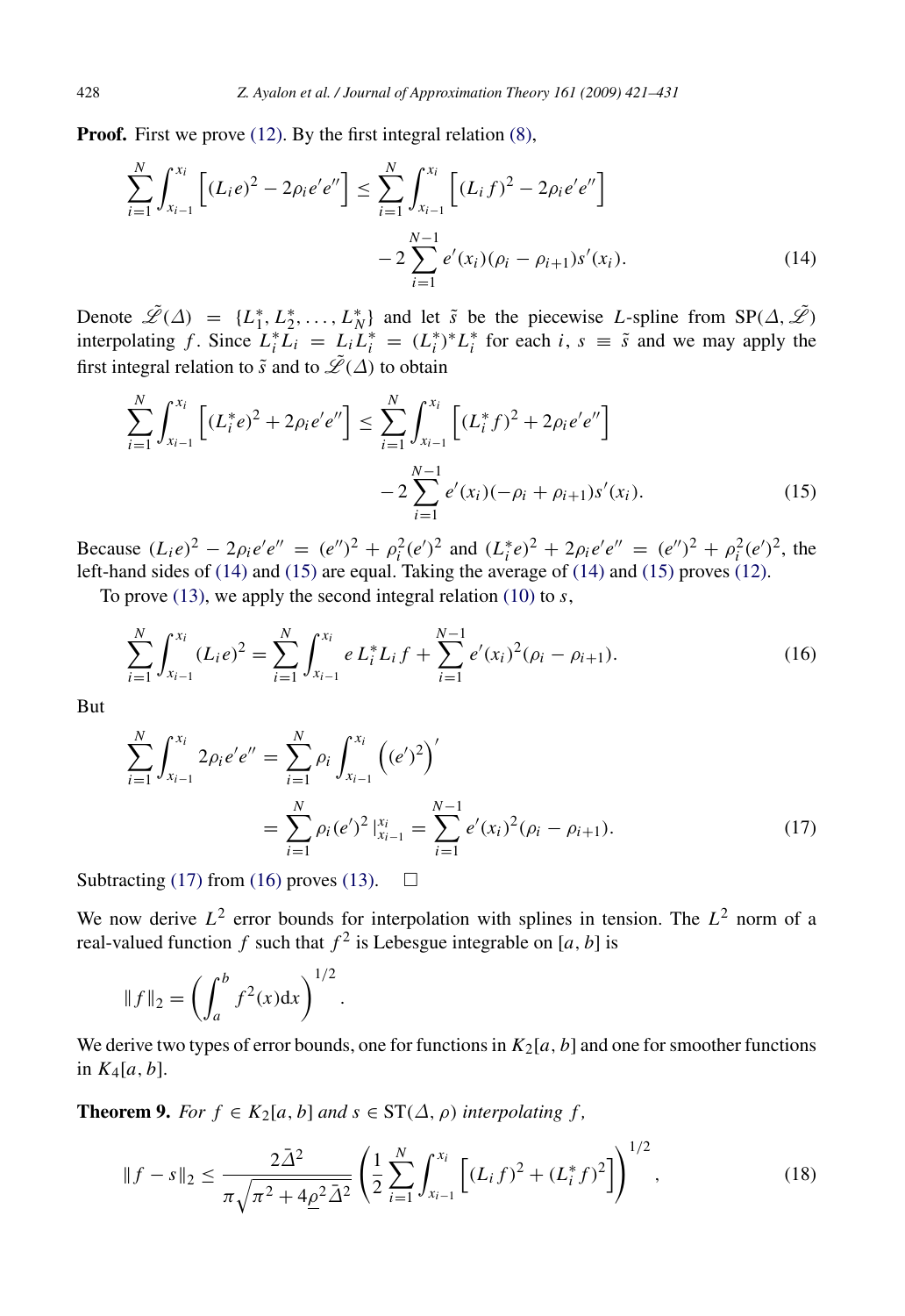*Z. Ayalon et al. / Journal of Approximation Theory 161 (2009) 421–431* 429

$$
\|f'-s'\|_2 \le \frac{2\bar{\Delta}}{\sqrt{\pi^2 + 4\rho^2 \bar{\Delta}^2}} \left(\frac{1}{2} \sum_{i=1}^N \int_{x_{i-1}}^{x_i} \left[ (L_i f)^2 + (L_i^* f)^2 \right] \right)^{1/2},\tag{19}
$$

*and*

$$
\|f'' - s''\|_2 \le \left(\frac{1}{2} \sum_{i=1}^N \int_{x_{i-1}}^{x_i} \left[ (L_i f)^2 + (L_i^* f)^2 \right] \right)^{1/2},\tag{20}
$$

*where*  $\rho$  = min<sub>1≤*i*≤*N*</sub> | $\rho$ *i*|*.* 

**Proof.** We start by proving [\(20\).](#page-8-0) Let  $e = f - s$ . Then

$$
\int_{x_{i-1}}^{x_i} (e'')^2 = \int_{x_{i-1}}^{x_i} (L_i e)^2 - \int_{x_{i-1}}^{x_i} 2\rho_i e' e'' - \int_{x_{i-1}}^{x_i} \rho_i^2 (e')^2
$$

for  $i = 1, 2, \ldots, N$ . Summing these equalities with respect to *i* from 1 to *N* and using [\(12\)](#page-6-2) gives

$$
\int_{a}^{b} (e'')^{2} = \sum_{i=1}^{N} \int_{x_{i-1}}^{x_{i}} \left[ (L_{i}e)^{2} - 2\rho_{i}e'e'' \right] - \sum_{i=1}^{N} \int_{x_{i-1}}^{x_{i}} \rho_{i}^{2}(e')^{2}
$$
\n
$$
\leq \frac{1}{2} \sum_{i=1}^{N} \int_{x_{i-1}}^{x_{i}} \left[ (L_{i}f)^{2} + (L_{i}^{*}f)^{2} \right],
$$
\n(21)

from which [\(20\)](#page-8-0) follows.

To prove [\(19\)](#page-8-1) note that  $e(x_i) = 0$  for  $i = 0, 1, ..., N$ . Applying Rolle's theorem to *e* we obtain points  $\xi_i \in (x_{i-1}, x_i)$  such that  $e'(\xi_i) = 0$  for  $i = 1, 2, ..., N$ . Define  $\xi_0 = a$  and  $\xi_{N+1} = b$  and note that  $e'(\xi_0) = e'(\xi_{N+1}) = 0$  by the interpolation conditions. Applying [Lemma 6](#page-6-1) to  $e'$  gives

$$
\pi^2 \int_{\xi_{i-1}}^{\xi_i} (e')^2 \le (\xi_i - \xi_{i-1})^2 \int_{\xi_{i-1}}^{\xi_i} (e'')^2
$$
\n(22)

for  $i = 1, 2, ..., N + 1$ . Let  $\rho(x)$  be a step function with  $\rho(x) = \rho_i$  on  $[x_{i-1}, x_i)$ ,  $i =$ 1, 2, ...,  $N-1$  and  $\rho(x) = \rho_N$  on  $[x_{N-1}, x_N]$ . Adding  $(\xi_i - \xi_{i-1})^2 \int_{\xi_{i-1}}^{\xi_i} \rho^2(e')^2$  to both sides of [\(22\)](#page-8-2) we obtain

$$
\left(\pi^2 + (\xi_i - \xi_{i-1})^2 \underline{\rho}^2\right) \int_{\xi_{i-1}}^{\xi_i} (e')^2 \le (\xi_i - \xi_{i-1})^2 \int_{\xi_{i-1}}^{\xi_i} \left[ (e'')^2 + \rho^2 (e')^2 \right] \tag{23}
$$

or

$$
\int_{\xi_{i-1}}^{\xi_i} (e')^2 \leq \frac{(\xi_i - \xi_{i-1})^2}{\pi^2 + (\xi_i - \xi_{i-1})^2 \rho^2} \int_{\xi_{i-1}}^{\xi_i} \left[ (e'')^2 + \rho^2 (e')^2 \right] \leq \frac{4\bar{\Delta}^2}{\pi^2 + 4\rho^2 \bar{\Delta}^2} \int_{\xi_{i-1}}^{\xi_i} \left[ (e'')^2 + \rho^2 (e')^2 \right],
$$

where the last inequality readily follows from  $\xi_i - \xi_{i-1} \leq 2\Delta$ . Summing these inequalities with respect to *i* from 1 to  $N + 1$  gives

$$
\int_a^b (e')^2 \le \frac{4\bar{\Delta}^2}{\pi^2 + 4\underline{\rho}^2 \bar{\Delta}^2} \int_a^b \left[ (e'')^2 + \rho^2 (e')^2 \right].
$$

<span id="page-8-3"></span><span id="page-8-2"></span><span id="page-8-1"></span><span id="page-8-0"></span>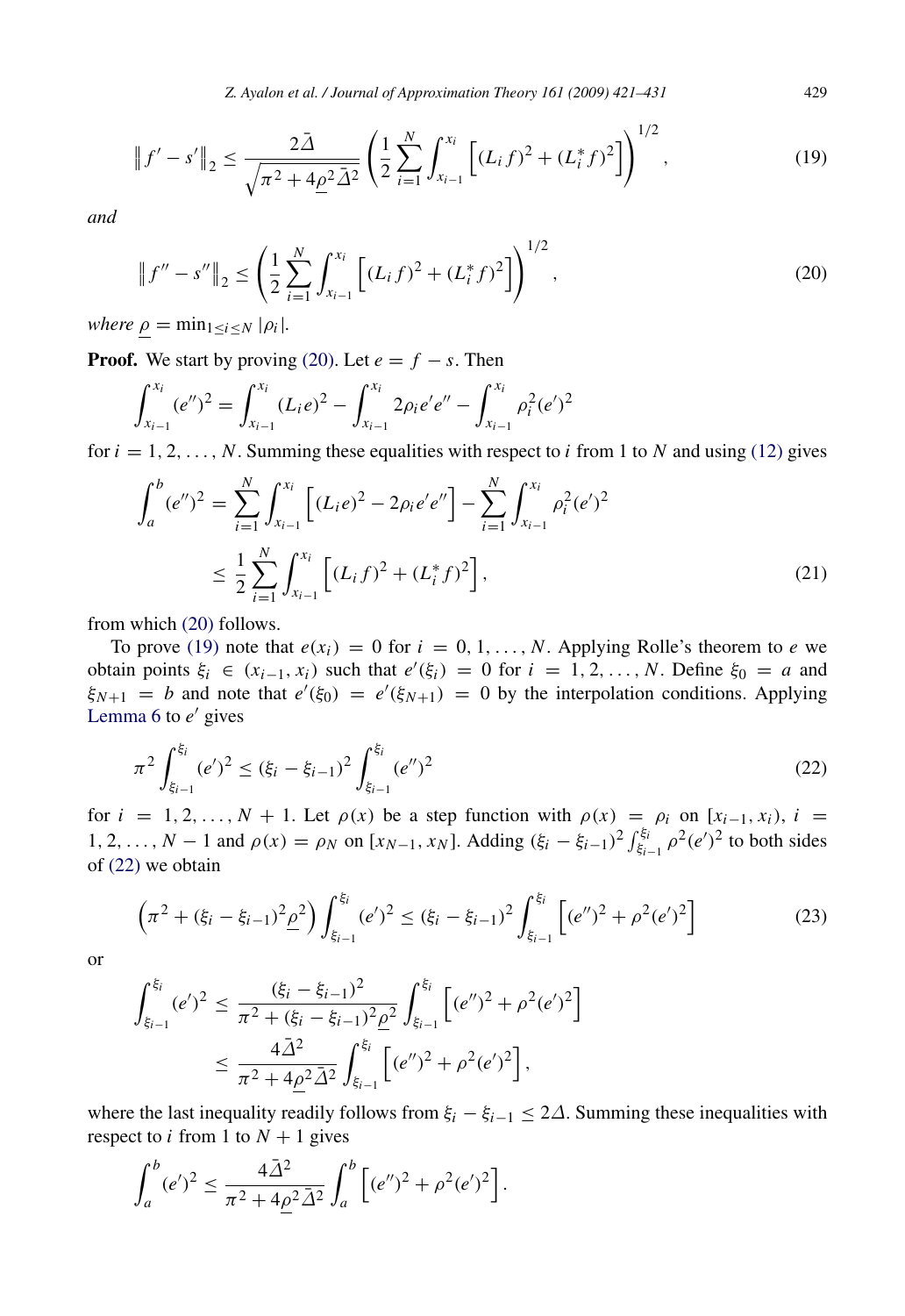430 *Z. Ayalon et al. / Journal of Approximation Theory 161 (2009) 421–431*

Because  $(L_i e)^2 = (e'')^2 + 2\rho_i e' e'' + \rho_i^2 (e')^2$ ,

<span id="page-9-1"></span>
$$
\int_{a}^{b} (e')^{2} \le \frac{4\bar{\Delta}^{2}}{\pi^{2} + 4\underline{\rho}^{2} \bar{\Delta}^{2}} \sum_{i=1}^{N} \int_{x_{i-1}}^{x_{i}} \left[ (L_{i}e)^{2} - 2\rho_{i}e'e'' \right].
$$
\n(24)

Combining this with [\(12\)](#page-6-2) proves [\(19\).](#page-8-1)

Finally by [Lemma 7](#page-6-4) and [\(19\)](#page-8-1)

$$
\int_a^b e^2 \le \frac{\bar{\Delta}^2}{\pi^2} \int_a^b (e')^2 \le \frac{4\bar{\Delta}^4}{\pi^2(\pi^2 + 4\underline{\rho}^2 \bar{\Delta}^2)} \frac{1}{2} \sum_{i=1}^N \int_{x_{i-1}}^{x_i} \left[ (L_i f)^2 + (L_i^* f)^2 \right],
$$

which proves [\(18\).](#page-7-4)  $\square$ 

**Remark 3.** It is easy to verify that the results of [Theorem 9](#page-7-5) hold with  $\frac{1}{2} \sum_{i=1}^{N} \int_{x_{i-1}}^{x_i} ((L_i f)^2 +$  $(L_i^* f)^2$  replaced by  $\sum_{i=1}^N \int_{x_{i-1}}^{x_i} (L_i f)^2$  if  $\rho_1 = \rho_2 = \cdots = \rho_N$ . Yet, this is not the case when the  $\{\rho_i\}$  are different, as is demonstrated by the following example. Consider the function  $f(x) = x (x - 1)^2 (x + 1)^2$  on the interval [−1, 1], the partition  $\Delta : -1 < 0 < 1$  and  $\rho_1 = 0$ ,  $\rho_2 = 1$ . Then  $s \equiv 0$  on [-1, 1] and it is readily verified that [\(20\)](#page-8-0) does not hold with the above change.

If *f* is smoother we can prove a finer result:

**Theorem 10.** *For*  $f \in K_4[a, b]$  *and*  $s \in ST(\Delta, \rho)$  *interpolating*  $f$ ,

<span id="page-9-3"></span><span id="page-9-0"></span>
$$
||f - s||_2 \le \frac{4\bar{\Delta}^4}{\pi^2(\pi^2 + 4\underline{\rho}^2 \bar{\Delta}^2)} \left(\sum_{i=1}^N \int_{x_{i-1}}^{x_i} (L_i^* L_i f)^2\right)^{\frac{1}{2}},
$$
\n(25)

<span id="page-9-2"></span>
$$
\|f'-s'\|_2 \le \frac{4\bar{\Delta}^3}{\pi(\pi^2 + 4\underline{\rho}^2 \bar{\Delta}^2)} \left(\sum_{i=1}^N \int_{x_{i-1}}^{x_i} (L_i^* L_i f)^2\right)^{\frac{1}{2}},\tag{26}
$$

*and*

$$
\|f'' - s''\|_2 \le \frac{2\bar{\Delta}^2}{\pi \sqrt{\pi^2 + 4\rho^2 \bar{\Delta}^2}} \left(\sum_{i=1}^N \int_{x_{i-1}}^{x_i} (L_i^* L_i f)^2\right)^{\frac{1}{2}}.
$$
 (27)

**Proof.** We start by proving [\(25\).](#page-9-0) Let  $e = f - s$ . By [Lemma 7](#page-6-4) and [\(24\)](#page-9-1)

$$
\int_a^b e^2 \leq \frac{\bar{\Delta}^2}{\pi^2} \int_a^b (e')^2 \leq \frac{4\bar{\Delta}^4}{\pi^2(\pi^2 + 4\underline{\rho}^2 \bar{\Delta}^2)} \sum_{i=1}^N \int_{x_{i-1}}^{x_i} \left[ (L_i e)^2 - 2\rho_i e' e'' \right].
$$

Using [\(13\)](#page-6-3) and Cauchy–Schwarz inequality, we get

$$
\int_{a}^{b} e^{2} \leq \frac{4\bar{\Delta}^{4}}{\pi^{2}(\pi^{2}+4\underline{\rho}^{2}\bar{\Delta}^{2})} \sum_{i=1}^{N} \int_{x_{i-1}}^{x_{i}} e L_{i}^{*} L_{i} f
$$
  

$$
\leq \frac{4\bar{\Delta}^{4}}{\pi^{2}(\pi^{2}+4\underline{\rho}^{2}\bar{\Delta}^{2})} \left(\int_{a}^{b} e^{2}\right)^{\frac{1}{2}} \left(\sum_{i=1}^{N} \int_{x_{i-1}}^{x_{i}} \left(L_{i}^{*} L_{i} f\right)^{2}\right)^{\frac{1}{2}},
$$

from which [\(25\)](#page-9-0) follows.